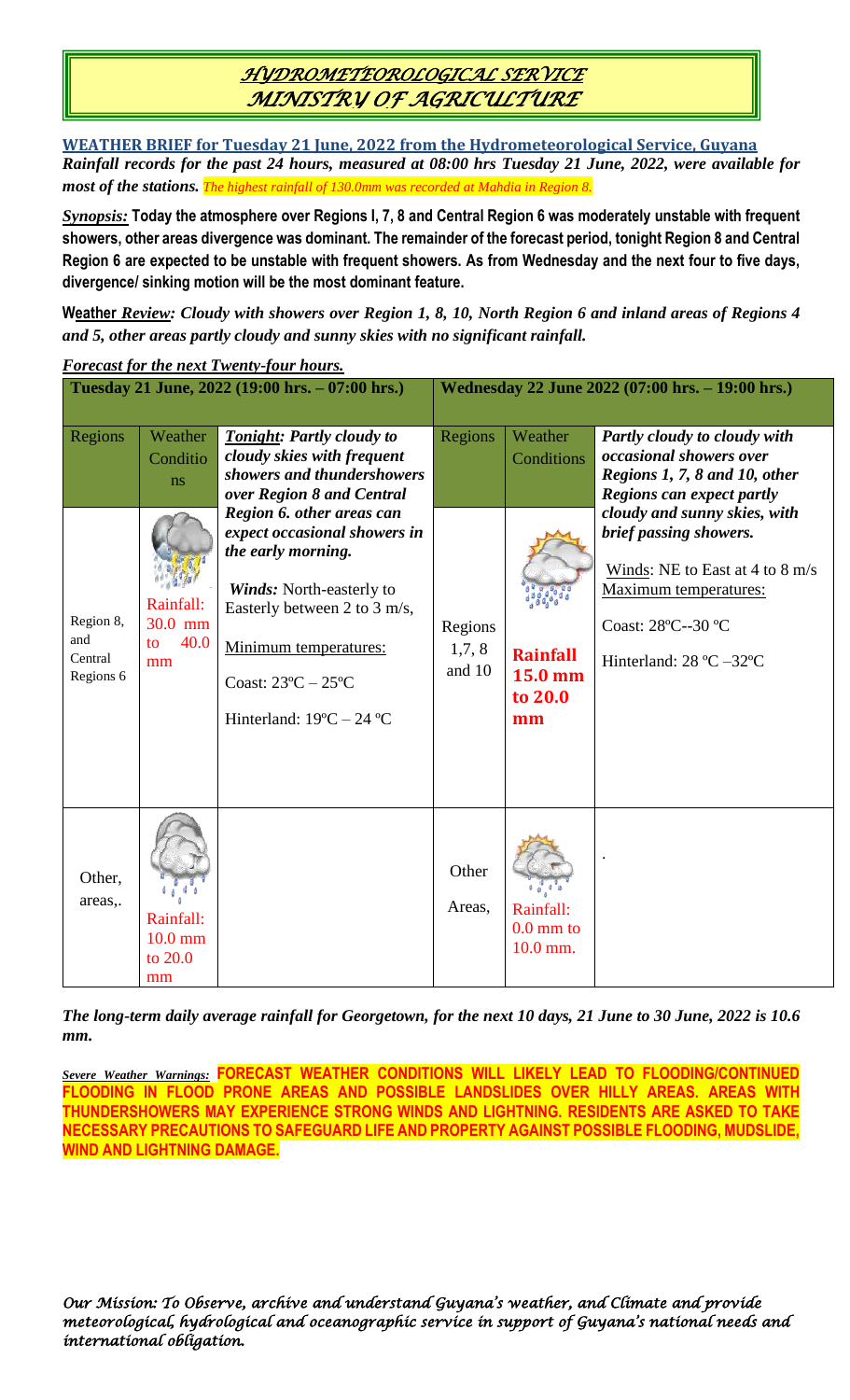

*Satellite Imagery Valid 19:00 UTC/(15:00 LST) and Doppler Radar imagery Vaild 19:15 UTC/(15:15 LST)*

*Tuesday 21 June, 2022.*



*Radar generated precipitation estimates. Twenty-four and nine hours rainfall valid 8 hrs and 15 hrs, 21 June, 2022.*

*WARNING: CITIZENS ARE ADVISED THAT THE ABOVE NORMAL HIGH TIDES ADVISORY IS IN EFFECT.* **During this period of above normal high tides, overtopping may be observed in the vulnerable areas. Persons are urged to exercise all precautionary measures.**

*Table # 2 Occurrences of high and low tides for the next 24 hours and the times for sunrise and sunset.*

| <b>Tonight (June 21, 2022)</b>                             |                                                                                                                | <b>Tomorrow morning (June 22 2022)</b> | <b>Tomorrow Afternoon (June</b><br>22, 2022 |
|------------------------------------------------------------|----------------------------------------------------------------------------------------------------------------|----------------------------------------|---------------------------------------------|
| High Tide 22:48 hrs. Height<br>2.55 Metres (Below normal). | Low Tide05:02 hrs. Height 1.14<br>Metres.<br>High Tide 11:19 hrs. Height 2.47<br><b>Metres (Below normal).</b> |                                        | Low Tide 17:04 hrs. Height 1.12<br>Metres.  |
| <b>Sunrise G/Town</b>                                      | $05:38$ hrs                                                                                                    | <b>Sunset G/Town</b>                   | 18:09 hrs                                   |

## *SEA CONDITIONS: SLIGHT TO MODEATE WAVES REACHING HEIGHTS OF 1.5 TO 2.0 METERS IN OPEN WATERS.*

*Forecast:*

*Tonight: Partly cloudy to cloudy skies with frequent showers and thundershowers over Region 8 and Central Region 6. other areas can expect occasional showers in the early morning. 12hours* **Rainfall is expected to range between 30.0 mm to 40.0 mm, over Region 8 and Central Region 6, other areas, values are expected to range between 10.0 mm to 20.0 mm.**

*Wednesday: Partly cloudy to cloudy with occasional showers over Regions 1, 7, 8 and 10, other Regions can expect partly cloudy and sunny skies, with brief passing showers. 12hours* **Rainfall is expected to range between 15.0 mm to 20.0 mm, over Regions 1 7, 8 and 10, other Regions can expect values between 0.0 to 10.0 mm.**

*Our Mission: To Observe, archive and understand Guyana's weather, and Climate and provide meteorological, hydrological and oceanographic service in support of Guyana's national needs and international obligation.*